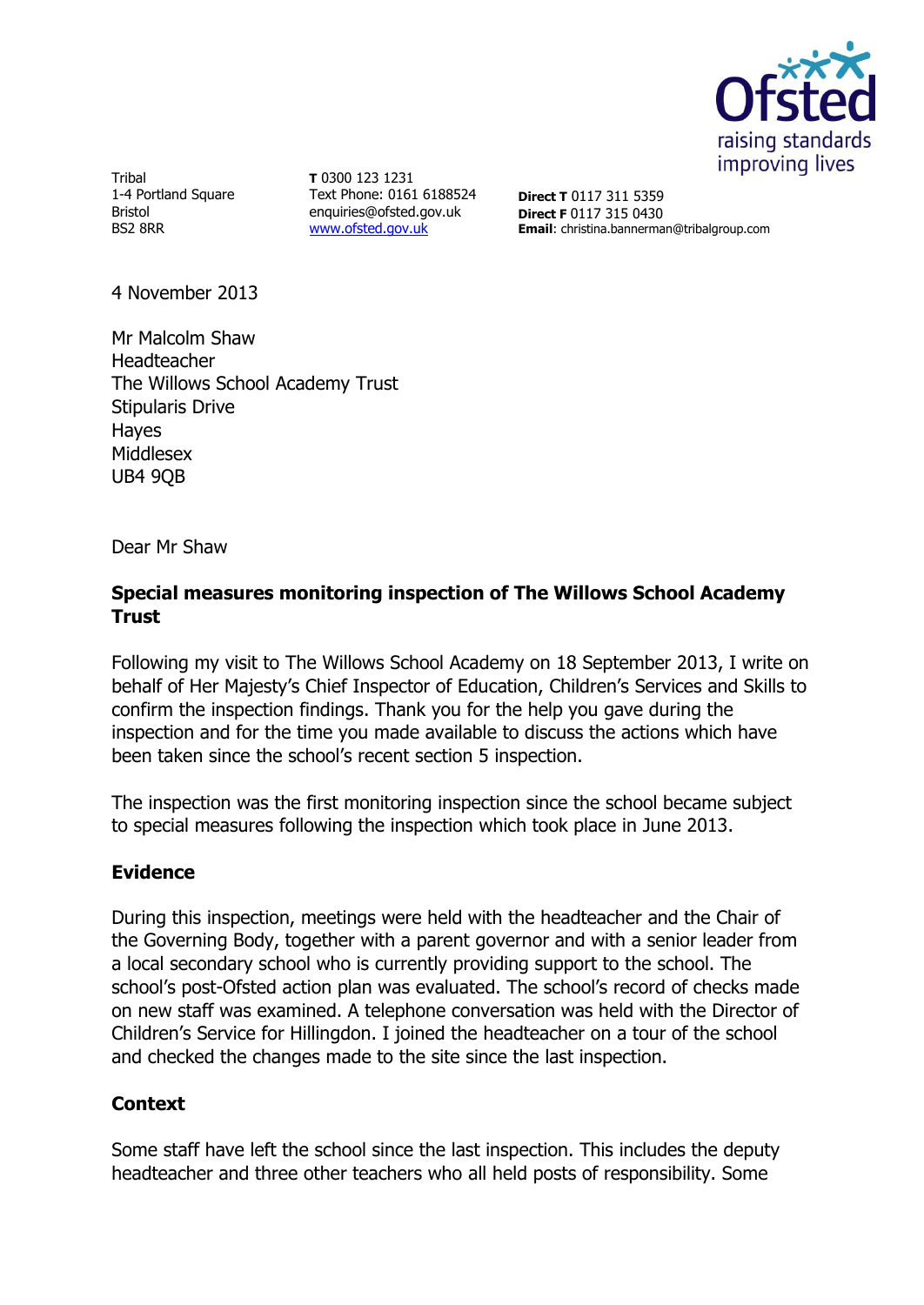

support staff have also left. A class teacher has been appointed and has immediately taken up her post. Another teacher will start in two weeks and will be responsible for improving literacy and numeracy throughout the school. Two more teachers are employed on a temporary basis while further recruitment takes place. The headteacher receives leadership support for two days a week from a senior leader seconded from a local secondary school, who is helping to address the improvement areas identified in the inspection report and providing advice and support to the governing body. Governors are currently considering entering into a formal trust agreement with this school. The learning support unit has been closed, as the school is no longer able to provide appropriate funding. Since the inspection, the school has had its financial situation scrutinised by the Education Funding Agency.

## **The quality of leadership and management at the school**

Following the inspection, systems for monitoring how pupils arrive at, move around, and leave the school site have been improved. A specialist company has been employed to check that the school boundaries are secure and necessary repairs have been carried out. These measures ensure that pupils are unable to leave the school site without permission and unnoticed by staff. Further changes to classroom locations and how rooms are used have been made. The layout of the school is now improved as it allows staff to monitor pupils more closely and reduces unnecessary movement. As a result, you are able to maintain order and calm around the building.

Following the section 5 inspection, a statement of action was not produced within the prescribed time scales. A post-Ofsted school action plan has been drawn up but this lacks sufficient detail and key information is missing, such as how parents will be kept informed or how their views will be considered. While correctly identifying the areas for improvement that need to be addressed, the timescales for making improvements are not clear and there are no milestones to allow progress to be measured at regular intervals. It is not clear how the school will ensure that the time and resources needed to carry out the actions identified in the plan will be available. This is because no thought has been given to how long the actions will take or by when they will need to be completed. A further concern is that the same people carrying out the actions are also checking how effective they have been. This will prevent any further improvements being identified and will limit how leaders and governors can hold staff to account. Accurate monitoring will not be possible as there are no clear measures against which progress can be checked. This includes how the actions taken will lead to improvements in pupils' achievement.

Despite the inspection report recommending that an external review of governance is carried out, this has not yet been commissioned. While the governing body is keen to move the school forward, it does not understand its own roles and responsibilities. For example, it failed to submit a statement of action following the inspection that placed the school in special measures. Governors have been equally unaware of